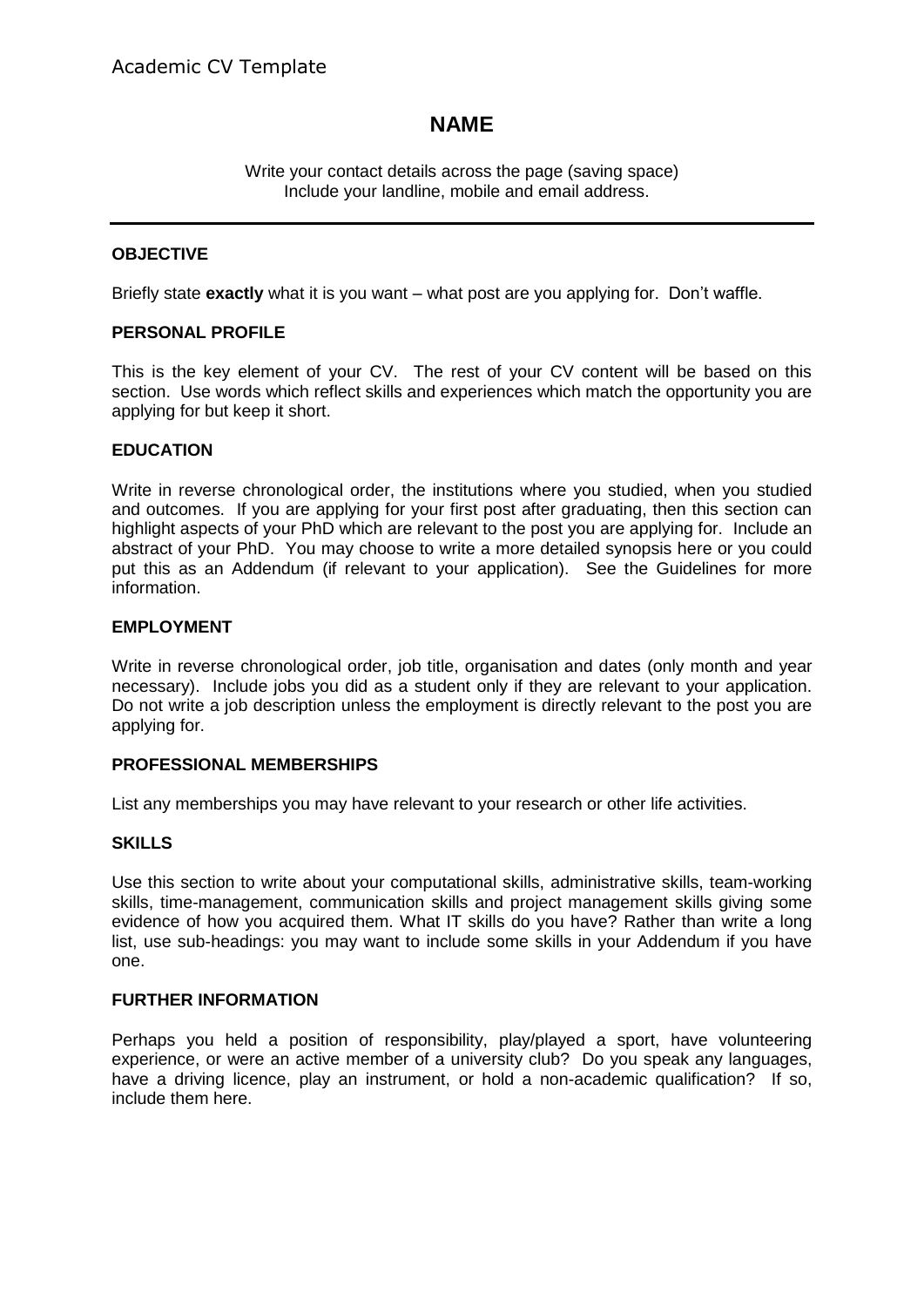# **REFEREES**

Three referees would be appropriate. Include your PhD supervisor and at least one other academic who knows you. Give as many contact details for each referee as possible, (address, email and telephone number) with title if appropriate.

## **Academic CV Additions**

### **Now you add the extra information you need to turn the Classic CV into one for your application to work in academia!**

An academic CV differs from others in that it should include sections which relate directly to your research and other related skills and experiences. You can see a suggested subject heading list below, or refer back to the Academic Guidelines. **There is no set Academic CV format: your layout is up to you.** 

An applicant with experience applying for a senior post, may well want to add an Appendix/Addendum in which research information can be written in detail as well as other relevant information. A new graduate may not have the experience to do this and can incorporate all relevant headings into the main body of the CV.

Below are some suggestions of how you can record your skills and experience under different headings, and they are just examples. Remember **the three key elements potential employers look for are Research, Teaching and Administration, so these three elements should definitely be prioritised and included in all academic CV's.** 

### **RESEARCH**

- Brief summary of current research + names of supervisors
- Emphasise creative and innovative aspects of your research where possible.
- Where is your research going? Where would you like it to go?
- Your potential employer might well know your supervisor that will give connections and employer may well know methodology of supervisor
- Incorporate conferences and posters
- Collaborations highlight your name even if it is third or fourth in list of contributors
- How have you disseminated your research to a wider audience?
- Conducted archival research
- Evaluated and selected the appropriate approach to identify key features of the research
- Conceptualised the problem
- Planned and managed the research project
- Ability to deal with different methodologies and theories
- Recorded, analysed and interpreted data

### **TEACHING**

- Teaching/demonstrating experience both paid and unpaid including anything of relevance.
- Training, mentoring, facilitating
- Supervision of students undergraduate? Post graduate? Year?
- What teaching materials have you designed or prepared?
- Seminar experience? How many hours and how many students?
- Have you organised any fieldwork or trips?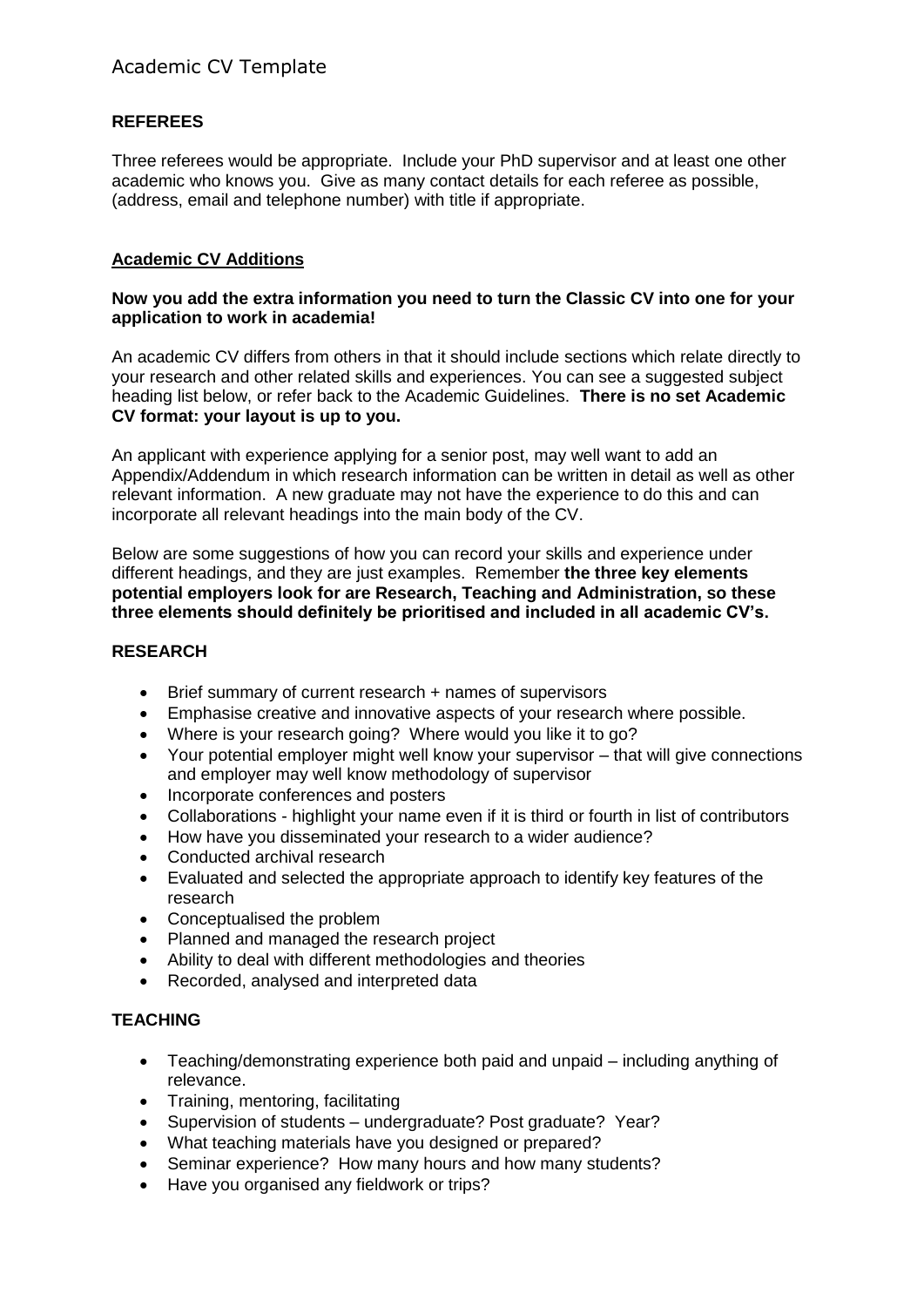# Academic CV Template

- Any involvement in course organisation or preparation
- Lab supervision
- Any informal mentoring or supporting students
- Have you supervised any dissertation work or theses?
- Have you been involved with tutorials
- What lectures you have delivered
- Evaluation techniques

## **ADMINISTRATION**

- Responsibility for planning conferences
- Committees (Board of Studies even as an undergraduate perhaps?) and student associations
- Marking, assessment and related paperwork did you run a lecture course?
- Examinations perhaps you have helped with invigilation or marking?
- Writing up research or checking other research work
- Ability to prioritise workload and to meet deadlines
- Have you made any changes to procedures which have improved the efficiency of the research project or department?
- Administration related to involvement with course work or degree schemes
- Have you helped out at Open Days?
- Planned or organised conferences?
- Involvement in writing research proposals
- Excellent verbal and written skills

### **CURRENT RESEARCH**

- Write about the aims, responsibilities and successes of your research so far
- What techniques and methodologies have you used so far?
- Are you using quantitative and/or qualitative methods?
- What technical skills are you using/developing?
- What other skills are you acquiring? Problem-solving skills? Project Management?

## **FUTURE RESEARCH INTERESTS**

Use this heading to identify where you would like your research interest to go.

## **QUALIFICATIONS**

- Teaching qualifications
- IT qualifications
- Language qualifications such as TEFL
- Any professional qualification
- You could put any professional courses you have attended

## **POSITIONS OF REPONSIBILITY**

- Member of curriculum development team
- Supervised research students
- Setting and marking of examinations